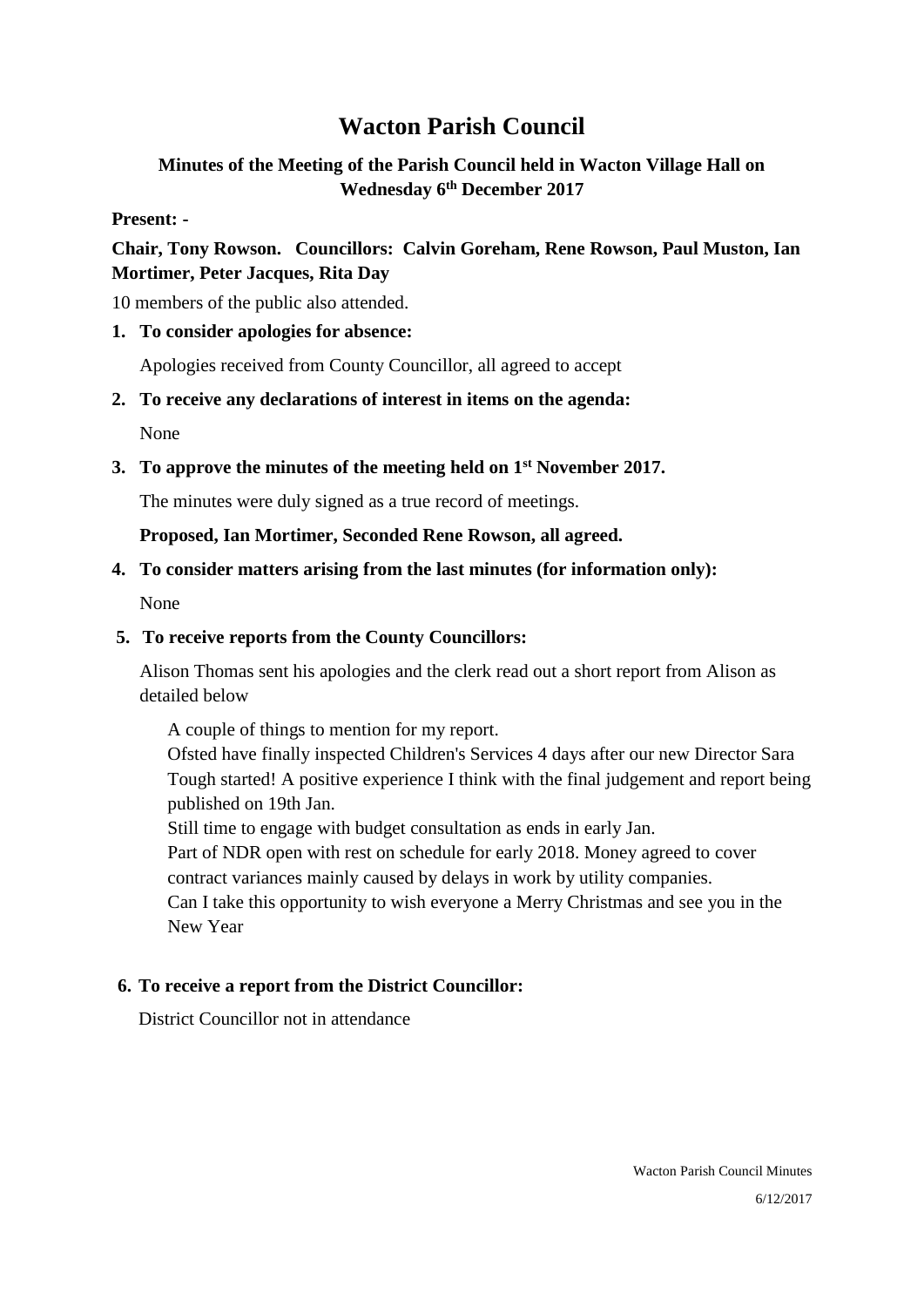### **7. To receive a report from the Footpath Warden:**

The detailed report had been circulated electronically to all Councillors by Footpath Warden, Christine Goreham and placed on the notice board.

Christine Goreham was thanked for her work on the footpaths by the Chairman.

### **8. To Receive a report from the Tree warden:**

Peter Jacques gave his report as follows,

The willow tree at the end of the island has now been cut back this may help the water in the pond too. The Ash die-back prognosis from the John Innes Institue that studied the fungus is that the strain is evolving in trees and is not as harmful as first thought. Finally there is a pile of wood for anyone to take and to help themselves.

### **9. To receive a report from the Village Hall committee**

The problem with the heating had now been fixed and the issue was 6 intermittent faults on the system. It was also reported that the hand rail was on the agenda for the work to be done ASAP and was in hand.

### **10. To consider and Planning Applications:.**

None Received

#### **11. Correspondence:**

2 emails received from local council public advisory service informing the council they are moving and that there are no subscription price increases for membership in the future

### **12. Authorisation of Cheques.**

Cheques were authorised as follows:

| Parish Clerk salary and expenses | £388.49  |
|----------------------------------|----------|
| SNDC dog bin charge              | £240.00  |
| <b>Excite Solutions</b>          | £1260.00 |
| <b>Xmas Party Donation</b>       | £100.00  |

Cheques agreed and signed and detailed on the accounts.

The clerk also reported that the Parish Council had received a payment for the transparency grant of £706. 72 and this was paid to the parish council at the end of November. The clerk was thanked for his work on this.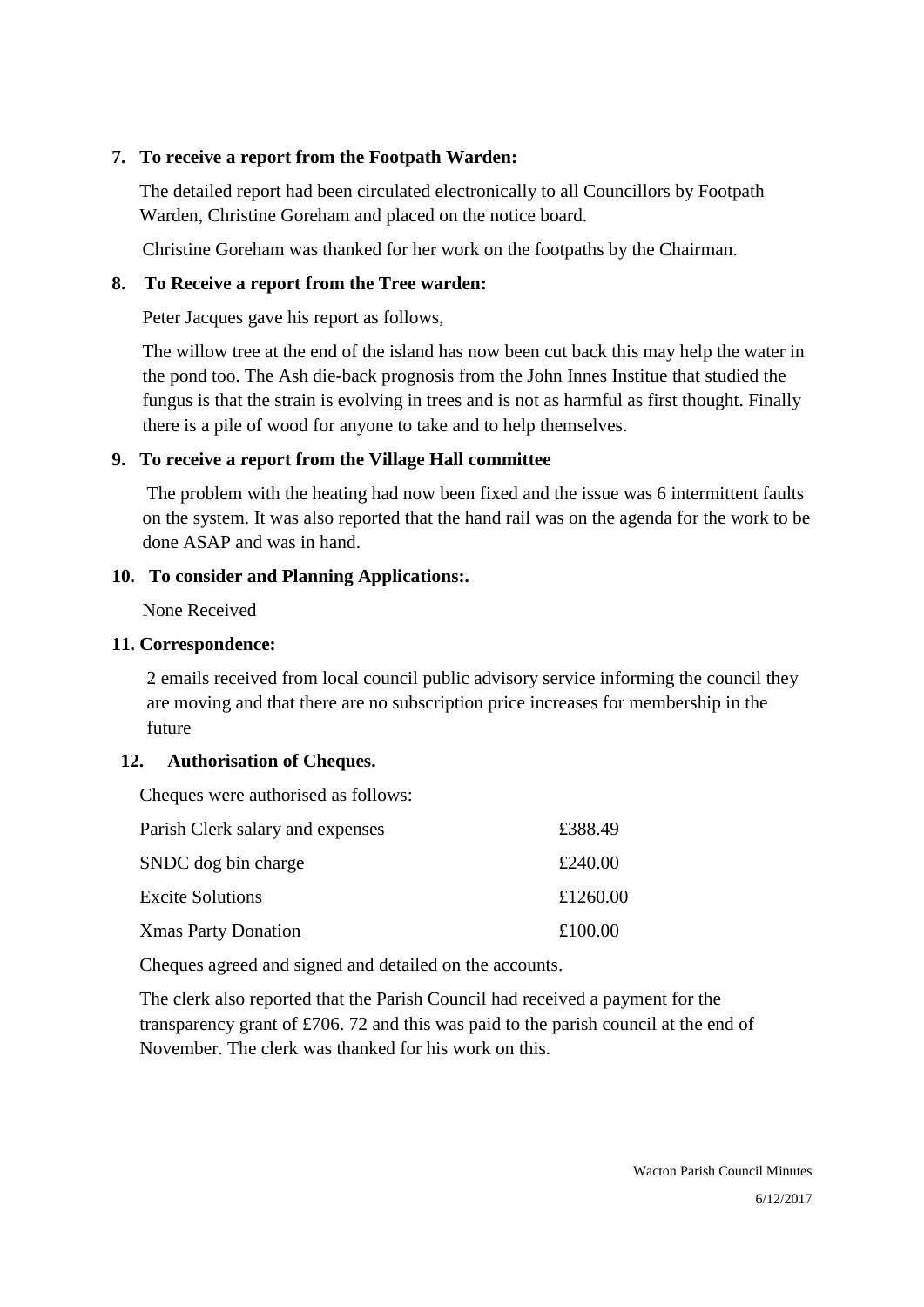#### **13. To receive a financial statement for September 2017**

It was agreed that the statement would be adopted by the Council but going forward the clerk was working on a new format for the form to show more information for all councillors to see.

#### **14. To receive and agree the budget for 2018/19**

A budget meeting had taken place on Tuesday 28<sup>th</sup> November when most members of the council were in attendance. A frank discussion was held and the budget was agreed and circulated to all member of the Parish Council by the clerk electronically. The Chairman asked for a vote to adopt the budget be taken.

Proposed Rene Rowson Seconded Paul Muston All Agreed

#### **15. To discuss the grass cutting and ground maintenance**

The chairman commented that he was very happy with the work of the current contractor and the clerk made comment that the Parish Council should look not just at the price for work but the quality as well. This was agreed by all councillors.

#### **16. To discuss Parish Speed Watch Group**

Paperwork had now been submitted but one applicant had been turned down so Tony Rowson agreed to step in to ensure the project goes ahead asap

#### **17. To discuss the phone line outside the village hall**

The clerk had contacted Plusent on this and was awaiting a decision.

#### **18. To receive reports and discuss any on-going matters: -**

#### a. **The Woodland Project Review:**

The glade was behind schedule and was taking longer to finish than anticipated and the work would continue into 2018 then the plug plants could be planted and Peter Jacques commented he had secured a favourable rate for these. It was agreed that a working party would assist with this work on Saturday 27<sup>th</sup> January 2018. (clerk to put on website). A discussion then ensued on using the Community service scheme to help with the work and Calvin Goreham would look at this and contact the relevant organisation. The Police cadets are also available to help.

Again Peter commented that the logs were available to all for collection at no charge

#### b. **Parking on the Village Green**

This matter was now out of our hands as the work would be done by Highways at a cost to them of £2600 and we will be told when they have finished the work